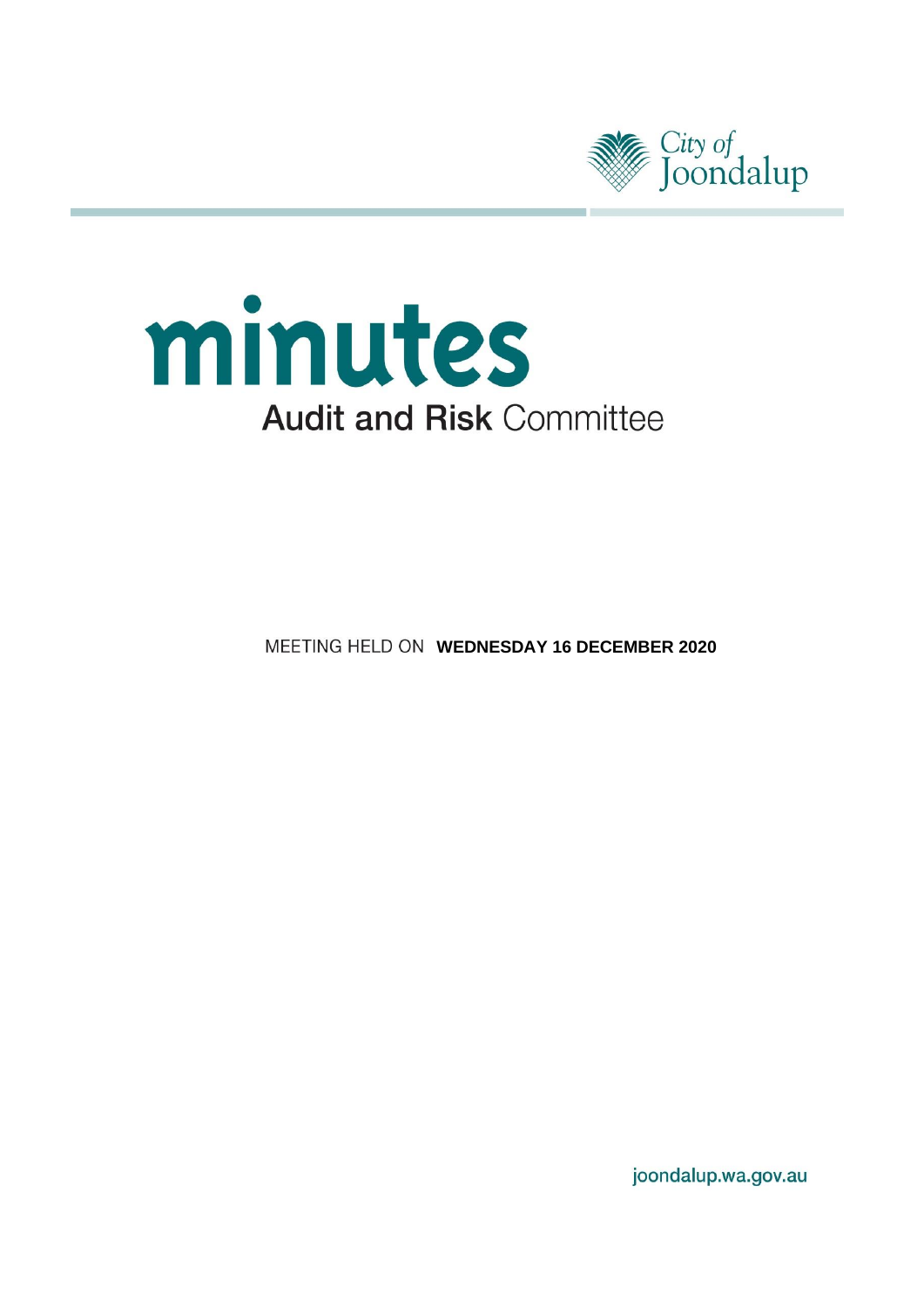# **TABLE OF CONTENTS**

| Item No. | <b>Title</b>                                                                   | Page<br>No. |
|----------|--------------------------------------------------------------------------------|-------------|
|          | <b>Declaration of Opening</b>                                                  | 3           |
|          | <b>Declarations of Interest</b>                                                | 4           |
|          | Apologies / Leave of absence                                                   | 4           |
|          | Announcements by the Presiding Member without discussion                       | 4           |
|          | Identification of matters for which the meeting may be closed to<br>the public | 4           |
|          | <b>Petitions and deputations</b>                                               | 4           |
|          | <b>Report</b>                                                                  | 5           |
| 1        | 2019-20 Annual Financial Report                                                | 5           |
|          | <b>Closure</b>                                                                 | 12          |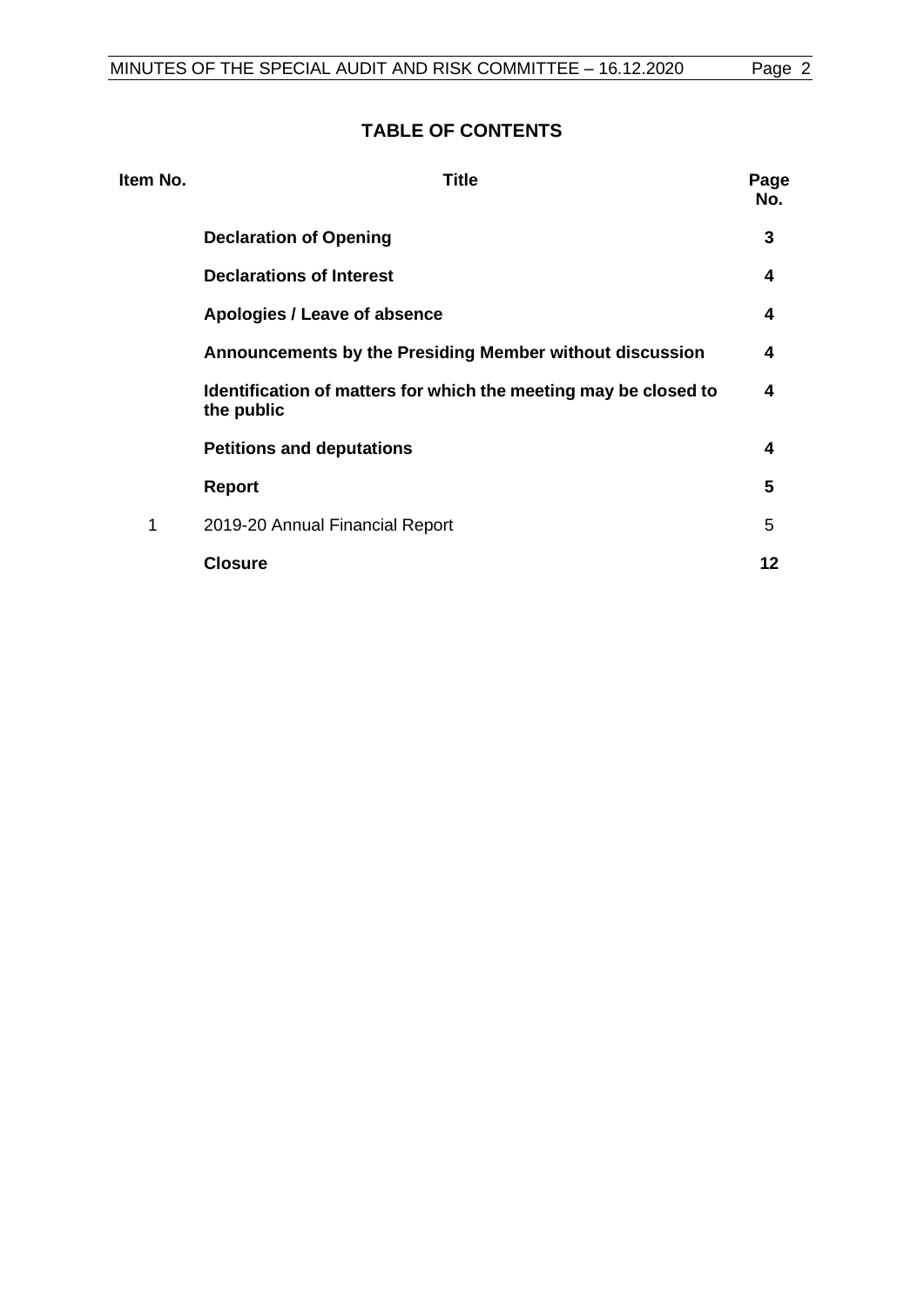# **CITY OF JOONDALUP**

**MINUTES OF THE SPECIAL AUDIT AND RISK COMMITTEE MEETING HELD IN CONFERENCE ROOM 1, JOONDALUP CIVIC CENTRE, BOAS AVENUE, JOONDALUP ON WEDNESDAY 16 DECEMBER 2020.**

# **ATTENDANCE**

### **Committee Members**

Cr Tom McLean, JP *Presiding Member* Mayor Hon. Albert Jacob, JP Cr Christine Hamilton-Prime, JP *Deputy Presiding Member* Cr John Logan Cr Philippa Taylor Cr Suzanne Thompson

#### **Observers**

Cr Russell Poliwka Cr John Raftis *from 5.33pm*

#### **Guest**

Mr Mikey Fiorucci **Acting Director Financial Audit Office of the Auditor General** 

# **Officers**

Mr Garry Hunt Chief Executive Officer Mrs Vivienne Stampalija Mrs Wendy Cowley **Governance Officer** 

Mr Mat Humfrey **Director Corporate Services** Mr Jamie Parry **Director Governance and Strategy** Ms Christine Robinson Manager Audit and Risk Services Mr Roney Oommen Manager Financial Services<br>
Mrs Vivienne Stampaliia Governance Coordinator

# <span id="page-2-0"></span>**DECLARATION OF OPENING**

The Presiding Member declared the meeting open at 5.05pm.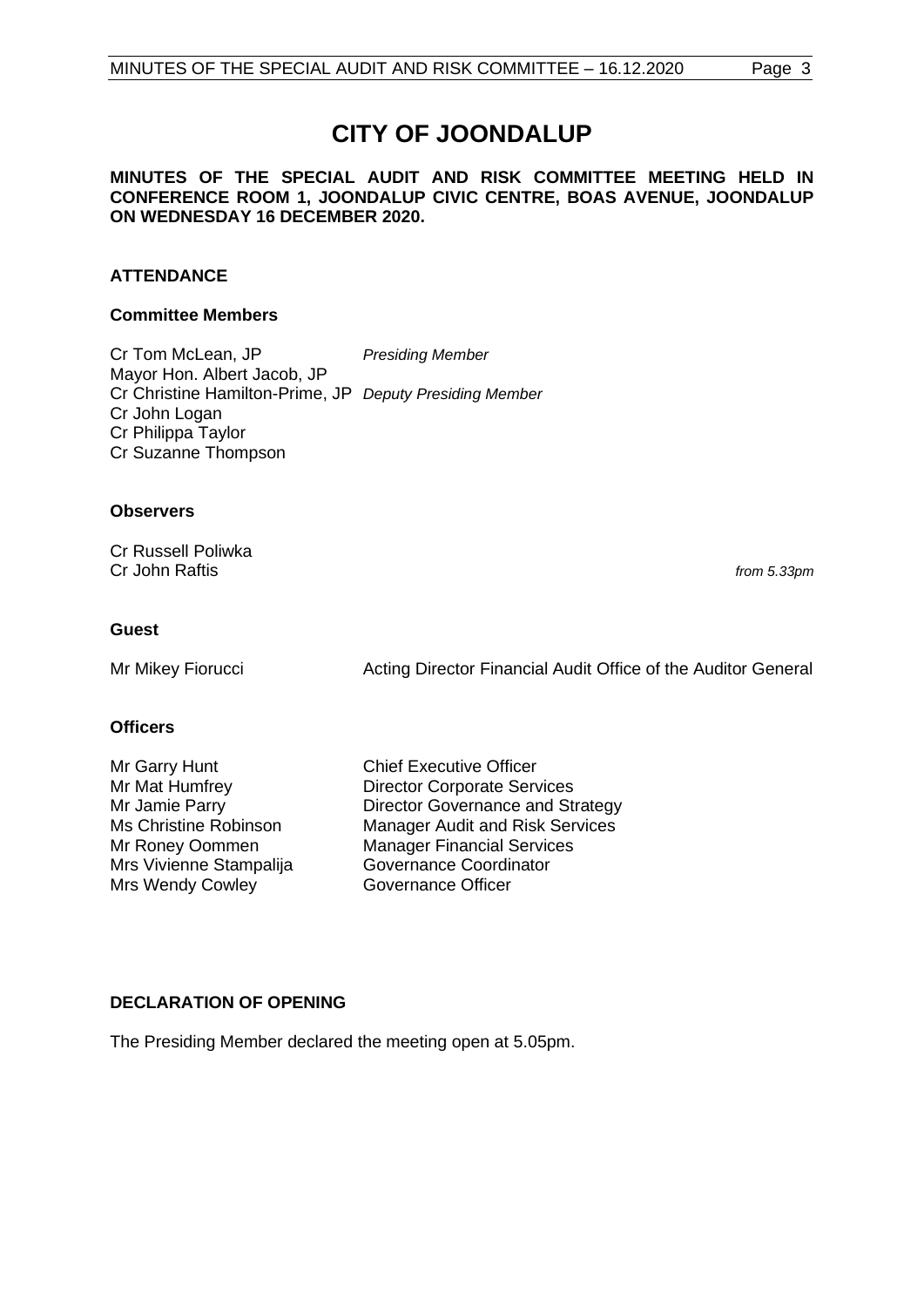# <span id="page-3-0"></span>**DECLARATIONS OF INTEREST**

Nil.

# <span id="page-3-1"></span>**APOLOGIES / LEAVE OF ABSENCE**

### **Apologies:**

Cr Christopher May Mr Richard Thomas

#### **Leave of Absence Previously Approved:**

| Mayor Albert Jacob, JP | 18 to 22 January 2021 inclusive;  |
|------------------------|-----------------------------------|
|                        | 8 to 10 February 2021 inclusive;  |
|                        | 17 to 19 February 2021 inclusive. |

# <span id="page-3-2"></span>**ANNOUNCEMENTS BY THE PRESIDING MEMBER WITHOUT DISCUSSION**

Nil.

# <span id="page-3-3"></span>**IDENTIFICATION OF MATTERS FOR WHICH THE MEETING MAY BE CLOSED TO THE PUBLIC**

In accordance with Clause 5.2 of the City's *Meeting Procedures Local Law 2013*, this meeting was not open to the public.

# <span id="page-3-4"></span>**PETITIONS AND DEPUTATIONS**

Nil.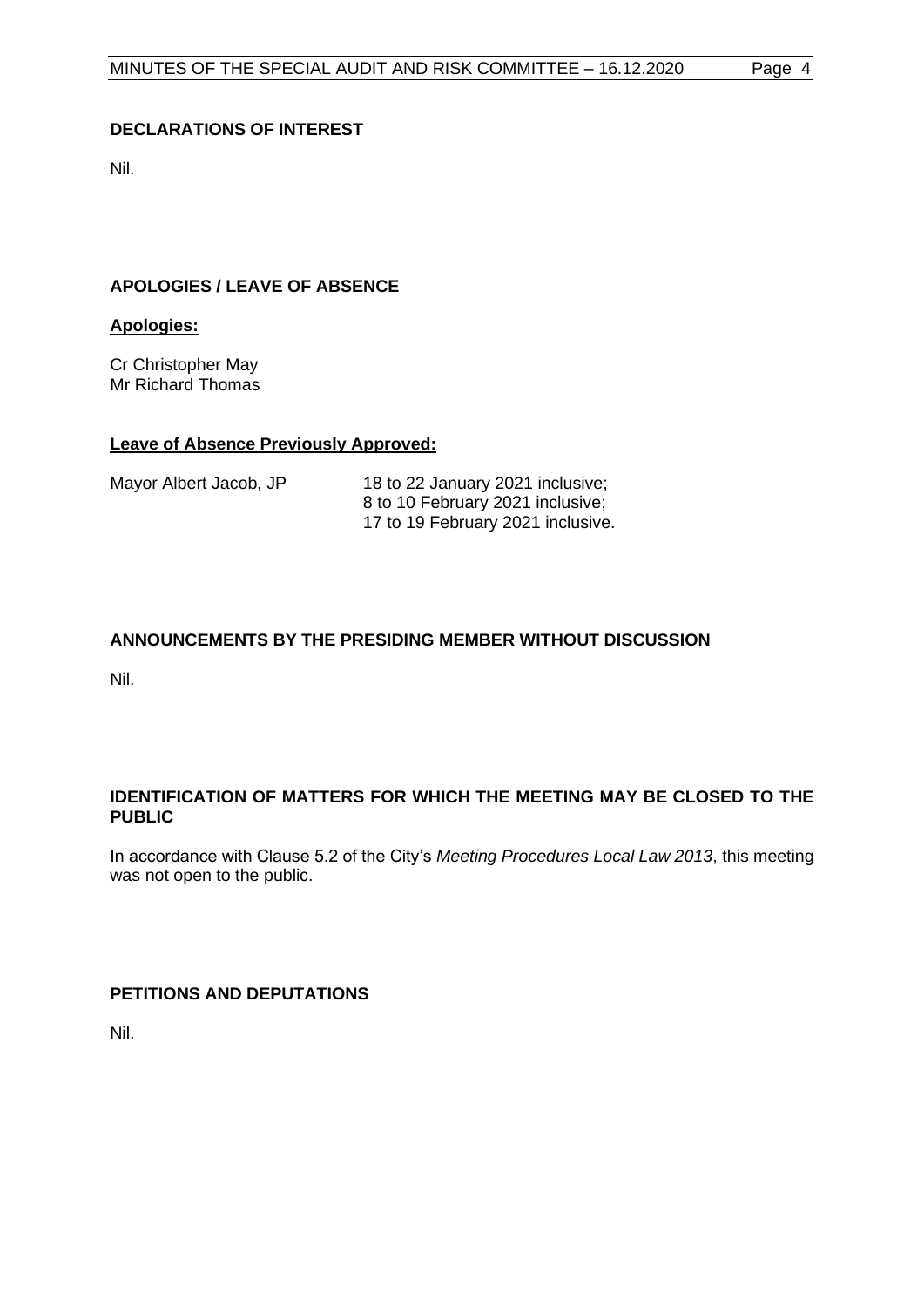### <span id="page-4-0"></span>**REPORT**

<span id="page-4-1"></span>

| <b>ITEM1</b>                          | <b>2019-20 ANNUAL FINANCIAL REPORT</b> |                                                                                                                                                                                                  |                                                                        |
|---------------------------------------|----------------------------------------|--------------------------------------------------------------------------------------------------------------------------------------------------------------------------------------------------|------------------------------------------------------------------------|
| <b>WARD</b>                           |                                        | All                                                                                                                                                                                              |                                                                        |
| <b>RESPONSIBLE</b><br><b>DIRECTOR</b> |                                        | Mr Mat Humfrey<br><b>Corporate Services</b>                                                                                                                                                      |                                                                        |
| <b>FILE NUMBER</b>                    |                                        | 101515                                                                                                                                                                                           |                                                                        |
| <b>ATTACHMENT / S</b>                 |                                        | Attachment 1<br>Attachment 2                                                                                                                                                                     | 2019-20 Annual Financial Report<br><b>Independent Auditor's Report</b> |
| <b>AUTHORITY / DISCRETION</b>         |                                        | Executive - The substantial direction setting and oversight<br>role of Council, such as adopting plans and reports,<br>accepting tenders, directing operations, setting and<br>amending budgets. |                                                                        |

#### **PURPOSE**

For Council to consider and accept the *2019-20 Annual Financial Report* and Independent Auditor's Report.

#### **EXECUTIVE SUMMARY**

In accordance with Section 6.4 of the *Local Government Act 1995*, the *2019-20 Annual Financial Report* has been prepared and, together with the City's accounts, has been submitted to the Office of the Auditor General of Western Australia (OAG) to conduct the annual audit.

The OAG has completed its audit, in accordance with the terms of their engagement and the requirements of Part 7 Division 3 of the *Local Government Act 1995* and the Independent Auditor's Report has been issued. The *Annual Financial Report* will form part of the City's *2019-20 Annual Report.* 

*It is therefore recommended that Council:*

- *1 BY AN ABSOLUTE MAJORITY, ACCEPTS the Annual Financial Report of the City of Joondalup for the financial year 2019-20, forming Attachment 1 to this Report;*
- *2 BY AN ABSOLUTE MAJORITY, ACCEPTS the Independent Auditor's Report for the financial year 2019-20, forming Attachment 2 to this Report;*
- *3 NOTES that no interim or final Management Letter has been issued in respect of the financial audit for the year ended 30 June 2020.*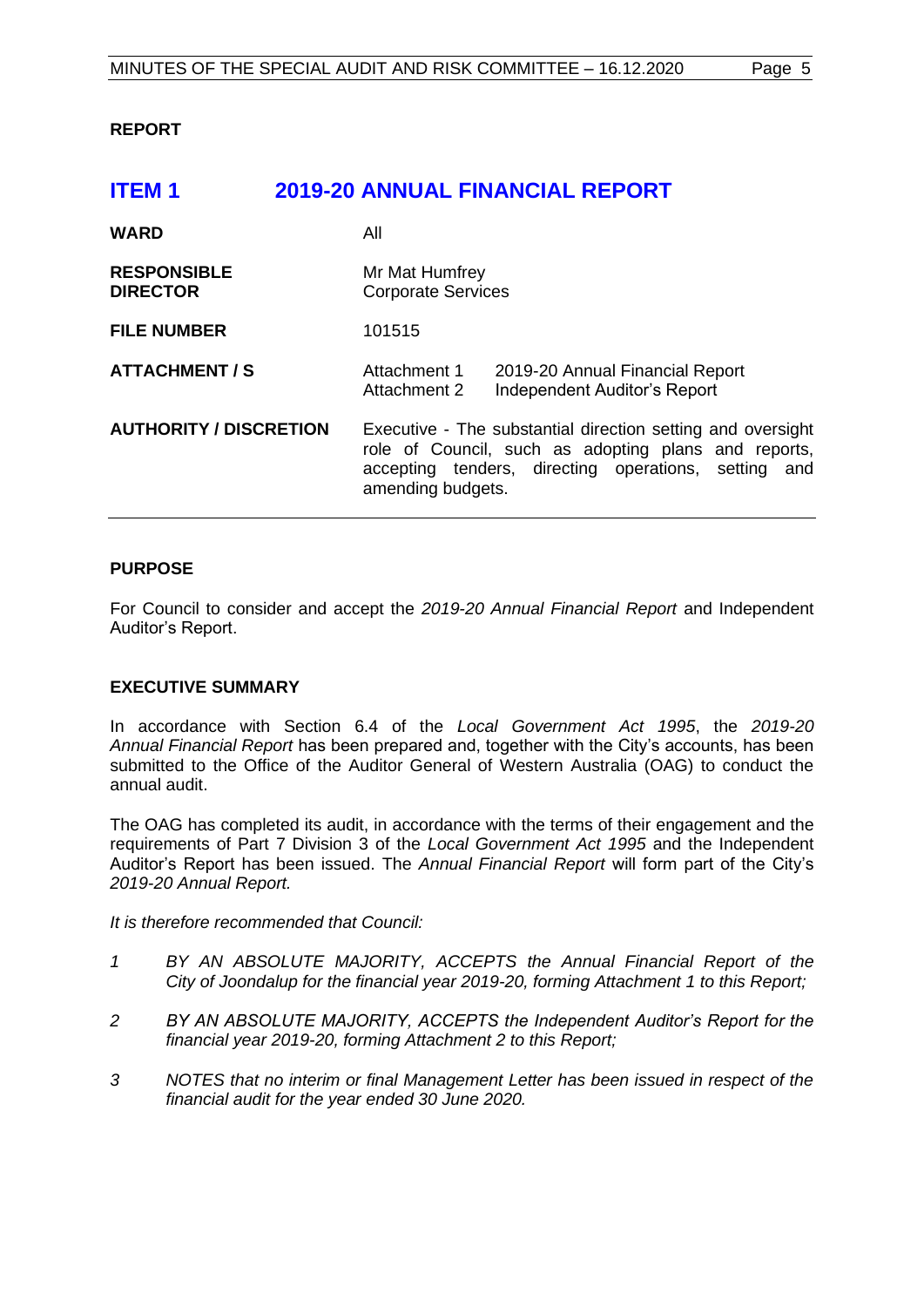### **BACKGROUND**

Section 6.4 of the *Local Government Act 1995* requires local governments to prepare an annual financial report and to submit both the report and its accounts to its auditor by 30 September each year. The City of Joondalup has met those requirements and the City's auditor, the OAG, has completed its audit of the accounts and the *2019-20 Annual Financial Report*.

The OAG undertook its audit in two stages. The interim audit was undertaken during May 2020, while the final audit commenced in October 2020.

At the conclusion of the final stage of the audit, the OAG determined that there were no findings to be reported and, consequently, has issued no interim or final management letter.

The *2019-20 Annual Financial Report* is included as Attachment 1 to this Report.

# **DETAILS**

#### **Issues and options considered**

The preparation and submission of the Annual Financial Report to the auditors for audit are statutory requirements under the *Local Government Act 1995*.

The Annual Financial Report is required to be accepted by Council prior to the holding of the Annual General Meeting of Electors, at which the City's Annual Report containing the Annual Financial Report will be considered. The Annual Financial Report is also required to be submitted to the Department of Local Government, Sport and Cultural Industries (DLGSC).

#### Outcome of the Financial Audit

The financial audit has been completed with no issues of significance raised and the audit report is unqualified. The OAG has not issued a management letter in respect of the 2019-20 financial audit.

The audit report identifies that the City's Asset Sustainability Ratio does not meet the minimum standard assigned to this ratio by DLGSC (in the *Local Government Operational Guideline No.18 – Financial Ratios)* and the audit report is required to note this in accordance with the requirements of *Local Government Act 1995* and Regulations.

The *Guideline* requires that the Asset Sustainability Ratio meets a Standard of at least 0.90. The Asset Sustainability ratio is calculated as follows:

#### Capital Renewal and Replacement Expenditure

#### **Depreciation**

The City's Asset Sustainability ratio for 2019-20 is 0.45, which is lower than the prior year's ratio of 0.66 and the 2017-18 ratio of 0.67. While assets are depreciated on a straight-line basis reflecting consumption evenly over the expected life of those assets, the age of these assets means that the City would not need to expend an amount equivalent to annual depreciation on renewal and replacement of those assets. This is, therefore, reflected in the City's ratio and the trend over the past three financial years, however, the standard set in the *Guideline* does not accommodate such circumstances.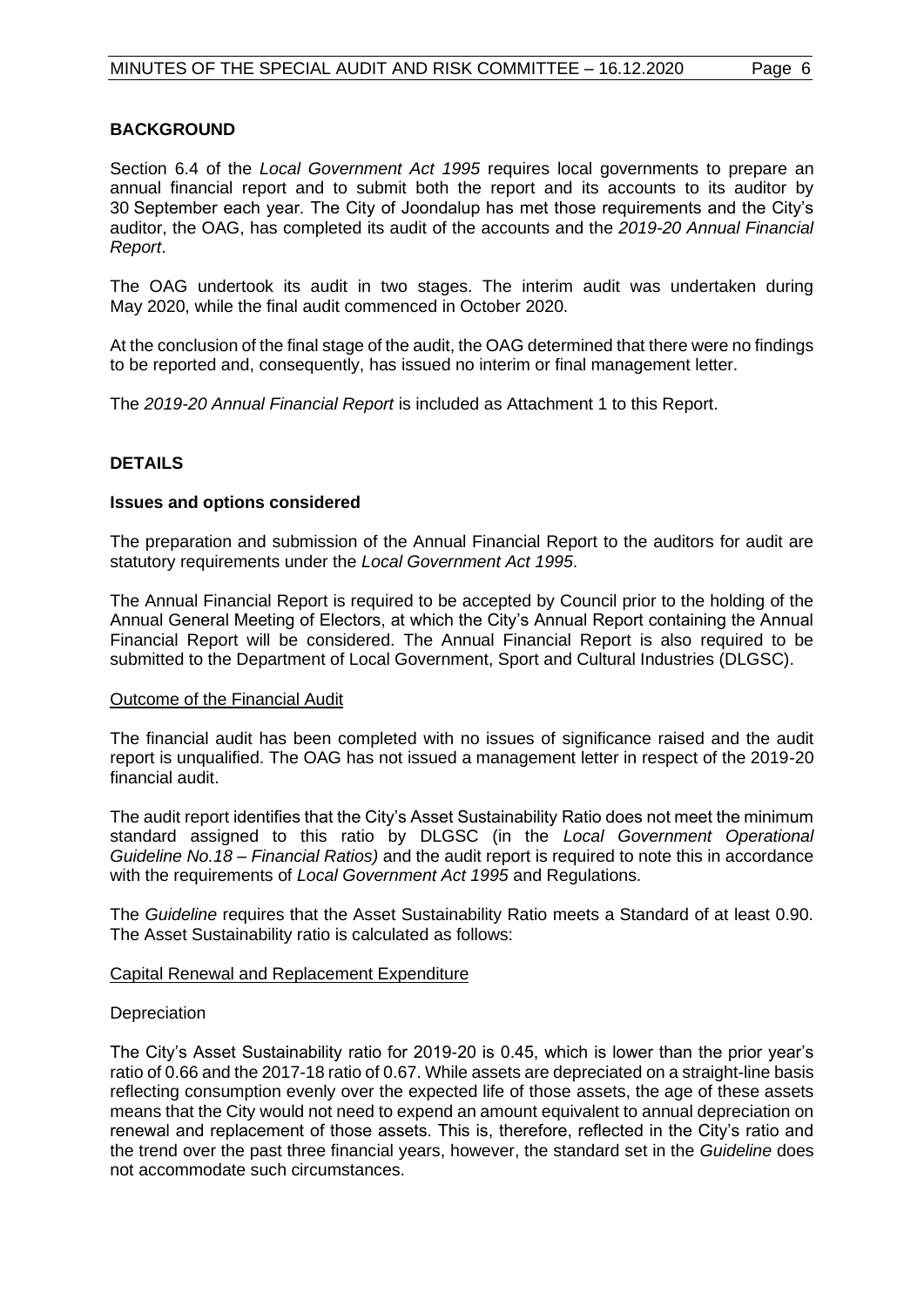### End of Financial Year Position

The City has finished the financial year with a Rate Setting Statement surplus higher than estimated. An anticipated end of year surplus at 30 June 2020 of \$17,321,507 was used as the opening balance in the 2020-21 Annual Budget. The final end of year Rate Setting Statement surplus for 2019-20 is \$19,608,893, being \$2,287,386 more than estimated.

When comparing the actual end of year results to the estimate shown in the 2020-21 Budget, in summary terms the \$2,287,386 comprises:

| <b>Description</b>                 | <b>Sub Total</b> | Total           |
|------------------------------------|------------------|-----------------|
| Increased Operating Cash Surplus   | \$10,545,338     |                 |
| <b>Increased Capital Revenue</b>   | 375,421<br>S     |                 |
| <b>Reduced Capital Expenditure</b> | \$ 3,370,660     | \$14,291,419    |
| Less: Reduced Net Funding          |                  | (\$ 12,004,033) |
| <b>Net Variance</b>                |                  | 2,287,386       |

There are a number of offsets between revenue, expenditure and funding requirements of which the most significant include:

- increased operating revenue, including advance receipt of part of the 2020-21 Federal Assistance and Local Roads Grants and contribution from Cleanaway towards additional recycling processing costs incurred by the City subsequent to the fire at Cleanaway's recycling facility, increased capital revenue and reduced operating as well as reduced capital works and capital projects expenditure, the bulk representing carry forwards of \$10,252,814
- operating and capital reserve funded projects that that did not advance as far as anticipated or for which no reserve funded expenditure was incurred, resulting in lower expenditure offset by a lower drawdown on reserves.

Allowing for these and other offsets the adjusted variance in closing funds when compared to the estimated end of year position shown in the 2020-21 Budget is made up of:

| <b>Description</b>                      | <b>Sub Total</b> | <b>Total</b>  |
|-----------------------------------------|------------------|---------------|
| <b>Increased Operating Cash Surplus</b> | \$3,907,741      |               |
| <b>Increased Capital Revenue</b>        | 21,421           |               |
| <b>Reduced Capital Expenditure</b>      | 199,482          | \$4,128,644   |
| Less: Reduced Net Funding               |                  | (\$1,841,258) |
| <b>Net Variance</b>                     |                  | \$2,287,386   |

The drivers for the increased closing surplus of \$2,287,386 compared to the estimate are mainly:

| <b>Operating Cash Surplus</b>        |           |             |
|--------------------------------------|-----------|-------------|
| <b>Increased Operating Revenue</b>   |           | \$2,049,259 |
| <b>Reduced Operating Expenditure</b> |           |             |
| - Employee Costs                     | \$399,471 |             |
| - Utilities                          | \$258,507 |             |
| - Other                              | 59,968    | 717,946     |
| Non-current movements                |           | \$1,140,536 |
|                                      |           | \$3,907,741 |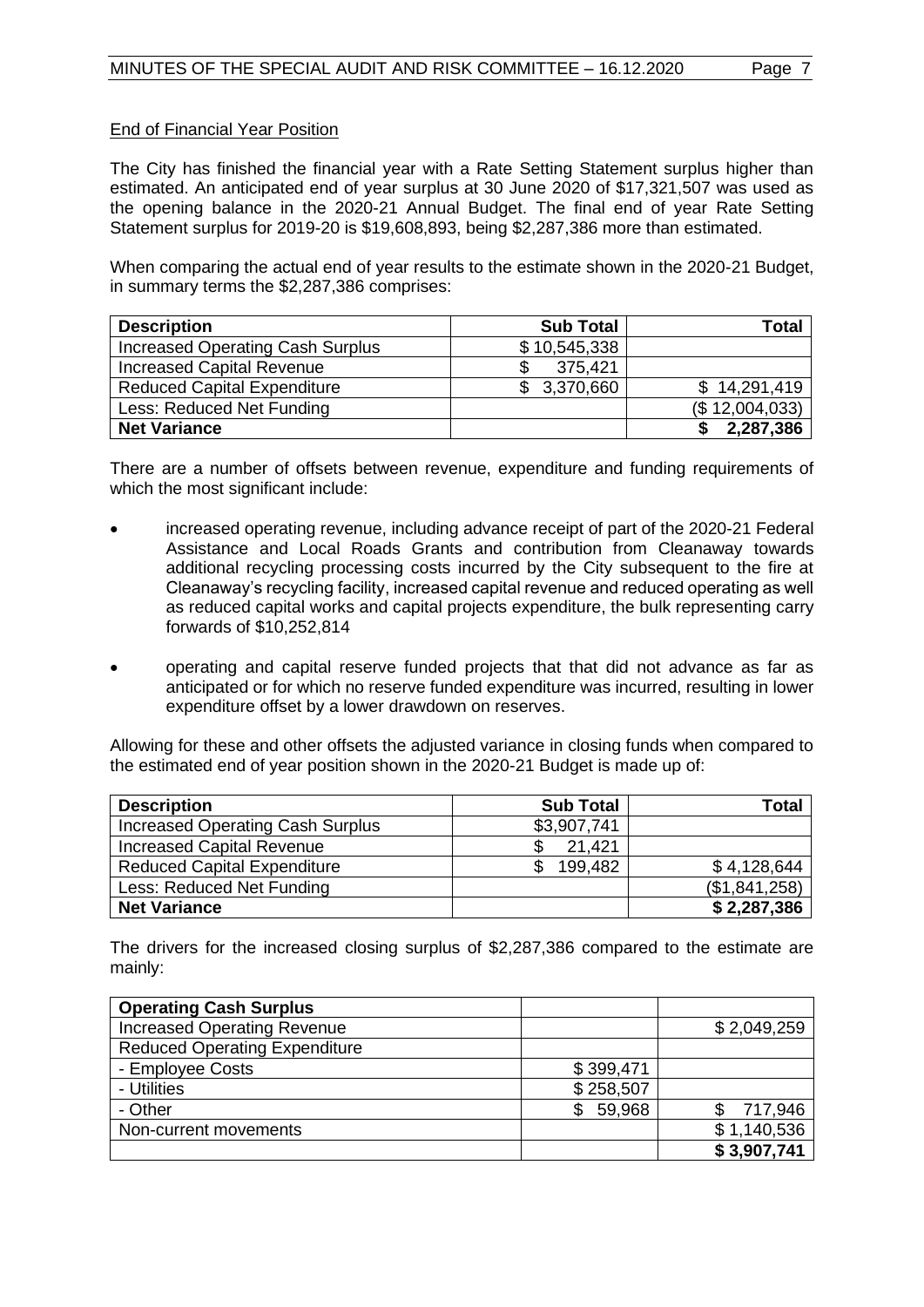The increase in operating revenue includes the following:

- Other revenue of \$613,710 mainly representing accumulated interest in the Trust Fund, cumulatively earned on amounts held within the Trust Fund until the prior financial year, now transferred into the Municipal Fund, and recognised as revenue, following the change in treatment of bonds in the previous financial year.
- Other revenue of \$353,871 representing the opening value of library stock now reported as fixed assets following a change in the treatment of library stock by the State Library at the end of 2019-20.
- Additional interest earnings \$397,813 being the cumulative impact of:
	- o higher net volumes under investment than estimated due to progress on certain capital and other projects
	- o earlier than expected re-opening of leisure and community facilities closed due to COVID-19 and cash inflow as a consequence
	- o additional revenue inflows due to advance Federal Assistance and Local Roads grants.
- Higher than estimated fees and charges from parking \$293,341 and leisure facilities \$169,120 due to earlier than anticipated reopening of facilities and local businesses following the COVID-19 closures.

The reduced employee costs of \$399,471 include a workers' compensation provision write back of \$831,381 in respect of the 2016-17 claim year now closed by the City's insurers, offset by higher employment costs of \$589,571 incurred in respect of leisure centres, libraries and community facilities as a result of these facilities and venues being opened earlier than anticipated following closure due to COVID-19.

The non-current movements include \$1,559,091 from the recognition of land held for sale as a current asset (inventory) being a transfer from fixed assets, in accordance with accounting standards.

No interim or final audit findings have been made by the OAG, and consequently, no management letter has been issued.

# **Legislation / Strategic Community Plan / Policy implications**

**Legislation** *Local Government (Financial Management) Regulation* 51(2) states:

*"A copy of the annual financial report of a local government is to be submitted to the Departmental CEO within 30 days of the receipt by the local government's CEO of the auditor's report on that financial report."*

Section 5.53 of the *Local Government Act 1995* states:

#### *5.53 Annual Reports*

- *(1) The local government is to prepare an annual report for each financial year.*
- *(2) The annual report is to contain:* 
	- *(f) the financial report for the financial year;*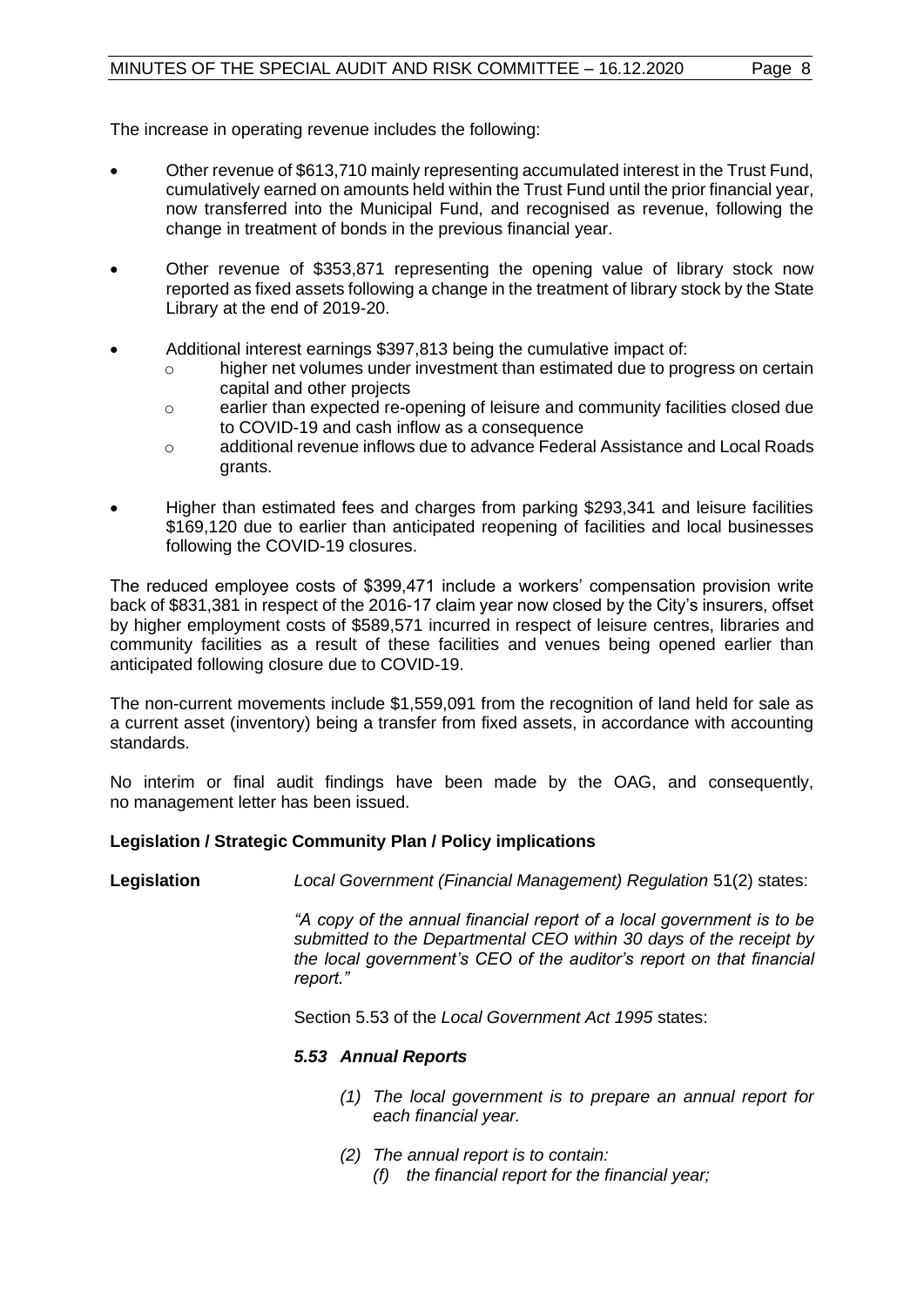Section 5.54 of the *Local Government Act 1995* states:

### *5.54 Acceptance of annual reports*

- *(1) Subject to subsection (2), the annual report for a financial year is to be accepted by the local government no later than 31 December after that financial year.*
- *\* Absolute majority required.* 
	- *(2) If the auditor's report is not available in time for the annual report for a financial year to be accepted by 31 December after that financial year, the annual report is to be accepted by the local government no later than 2 months after the auditor's report becomes available.*

Section 6.4 of the *Local Government Act 1995* states:

# *6.4 Financial Report*

- *(1) A local government is to prepare an annual financial report for the preceding financial year and such other financial reports as are prescribed.*
- *(2) The financial report is to –*
	- *(a) be prepared and presented in the manner and form prescribed; and*
	- *(b) contain the prescribed information.*
- *(3) By 30 September following each financial year or such extended time as the Minister allows, a local government is to submit to its auditor –*
	- *(a) the accounts of the local government, balanced up to the last day of the preceding financial year; and*
	- *(b) the annual financial report of the local government for the preceding financial year.*

# **Strategic Community Plan**

- **Key theme** Financial Sustainability.
- **Objective** Effective management.
- **Strategic initiative** Not applicable.
- **Policy** Not applicable.

# **Risk management considerations**

Not applicable.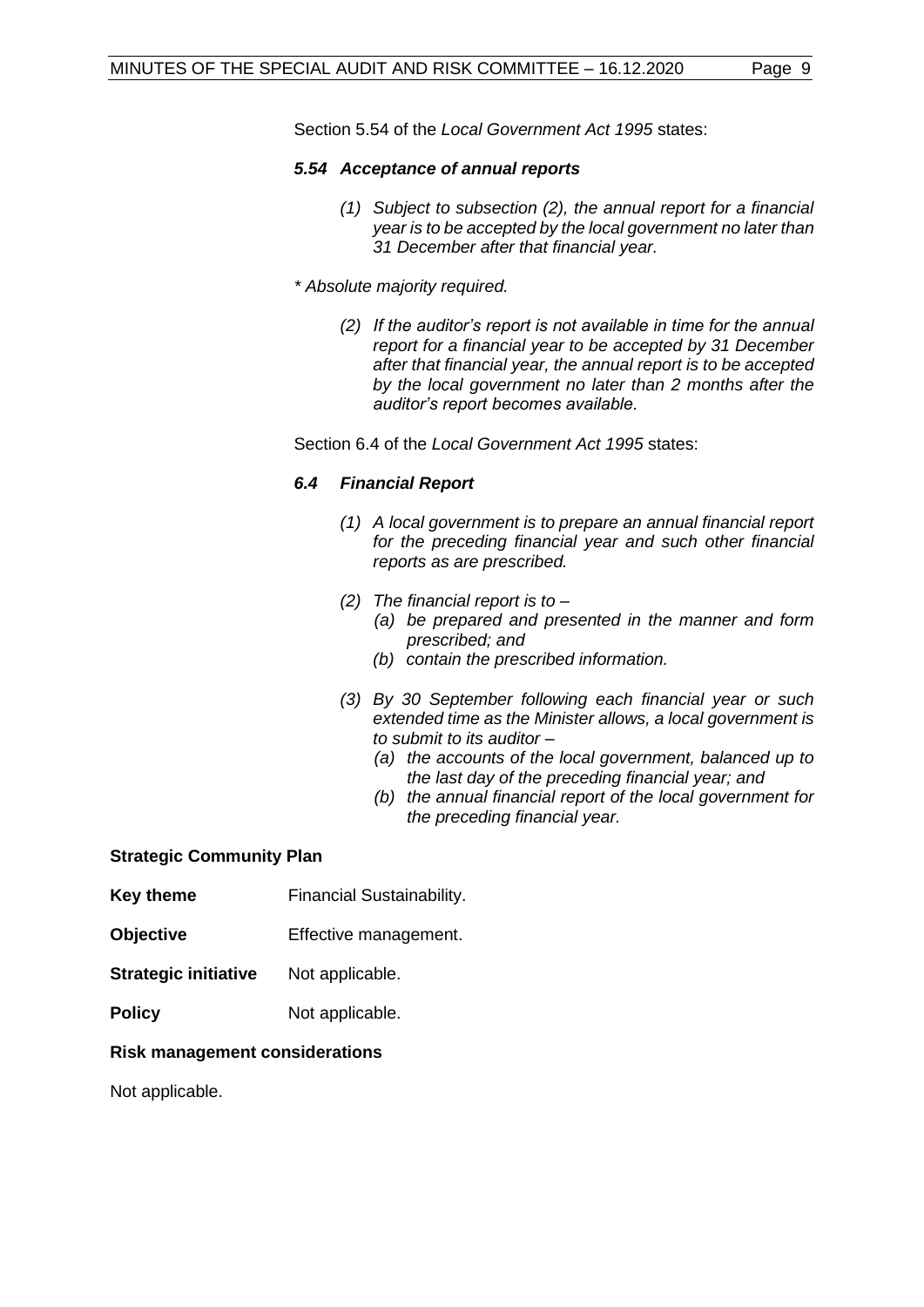# **Financial / budget implications**

Current financial year impact

| Not applicable.    |  |  |
|--------------------|--|--|
| Closing surplus.   |  |  |
| \$17,321,507       |  |  |
| \$19,608,893       |  |  |
| \$ Not applicable. |  |  |
| \$2,287,386        |  |  |
|                    |  |  |

#### Future financial year impact

| <b>Annual operating cost</b>            | Not applicable.                            |
|-----------------------------------------|--------------------------------------------|
| <b>Estimated annual income</b>          | Not applicable.                            |
| <b>Capital replacement</b>              | Not applicable.                            |
| 20 Year Strategic Financial Plan impact | Subject to application of closing surplus. |
| Impact year                             | Not applicable.                            |

All amounts quoted in this report are exclusive of GST.

#### **Regional significance**

Not applicable.

#### **Sustainability implications**

Not applicable.

# **Consultation**

There is no legislative requirement to consult on the preparation of the Annual Financial Report, although the *Local Government Act 1995* requires the local government to hold an Annual General Meeting of Electors and the City's Annual Report, incorporating the Annual Financial Report is to be made available publicly.

# **COMMENT**

The completion of the 2019-20 audit was delayed due to the timing of amendments to the *Local Government (Financial Management) Regulations 1996* that were gazetted on 6 November 2020, at which time the City would normally have received its audit report in prior years.

The Annual Financial Report for 2019-20 reflects the City's financial performance and position for the year ended 30 June 2020. The impacts of COVID-19 closures were not as severe as initially anticipated due to the lifting of restrictions earlier in Western Australia than expected.

The Annual Financial Report will be made available on the City's public website. A limited number of printed, bound colour copies will be available for viewing at libraries, leisure centres and the customer service centre.

In order for the City to meet its legislative requirements, it is recommended that the Council accepts the Annual Financial Report for the financial year 2019-20.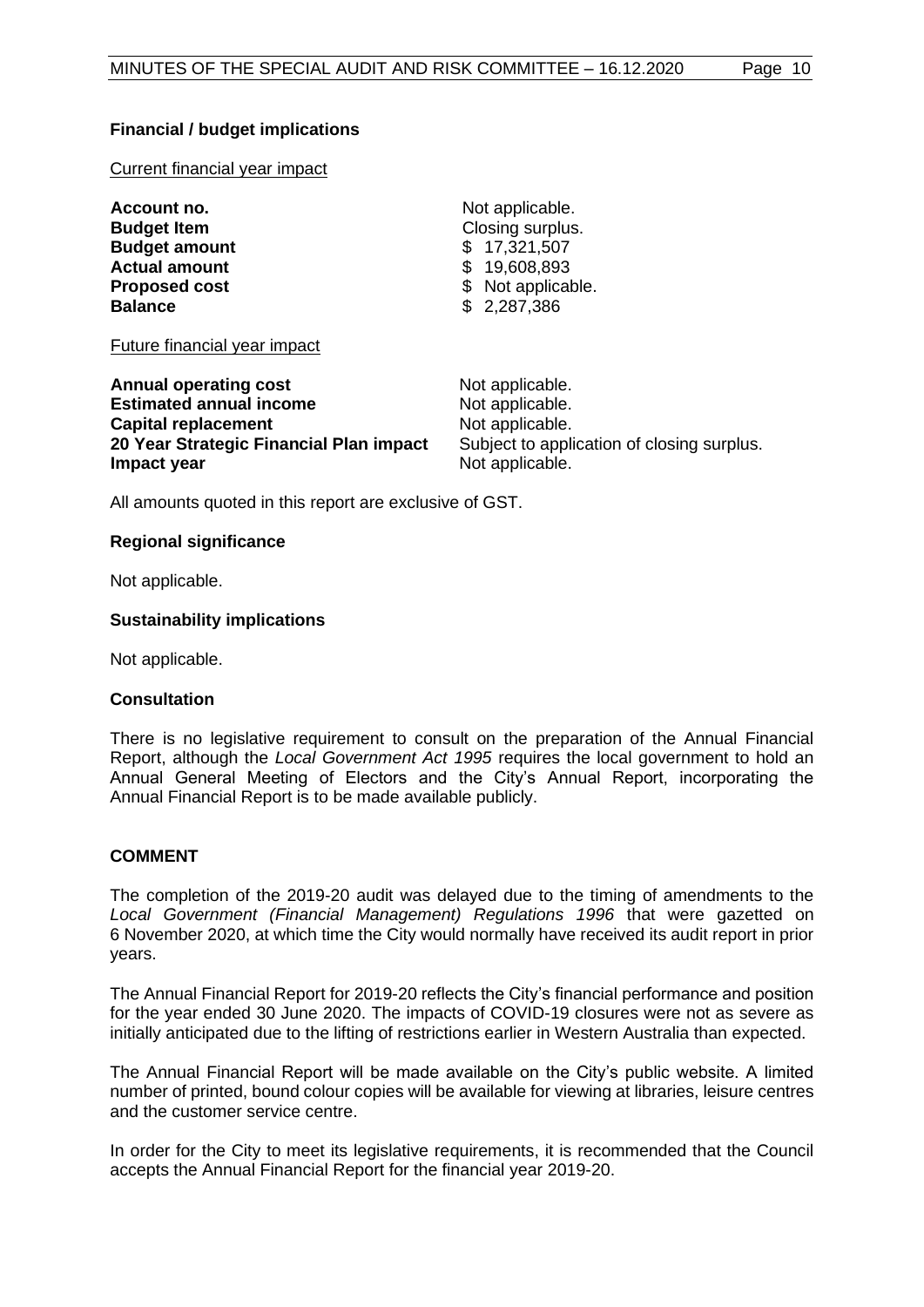# **VOTING REQUIREMENTS**

Absolute Majority.

*Cr Raftis entered the Chamber at 5.33pm.*

**MOVED Cr Logan, SECONDED Mayor Jacob that Council:**

- **1 BY AN ABSOLUTE MAJORITY, ACCEPTS the Annual Financial Report of the City of Joondalup for the financial year 2019-20, forming Attachment 1 to this Report;**
- **2 BY AN ABSOLUTE MAJORITY, ACCEPTS the Independent Auditor's Report for the financial year 2019-20, forming Attachment 2 to this Report;**
- **3 NOTES that no interim or final Management Letter has been issued in respect of the financial audit for the year ended 30 June 2020.**

#### **The Motion was Put and CARRIED (6/0)**

**In favour of the Motion:** Cr McLean, Mayor Jacob, Crs Hamilton-Prime, Logan, Taylor and Thompson.

*Appendix 1 refers*

*[To access this attachment on electronic document, click here: Attach1agnAUDIT201216.pdf](http://www.joondalup.wa.gov.au/files/committees/AURI/2020/Attach1agnAUDIT201216.pdf)*